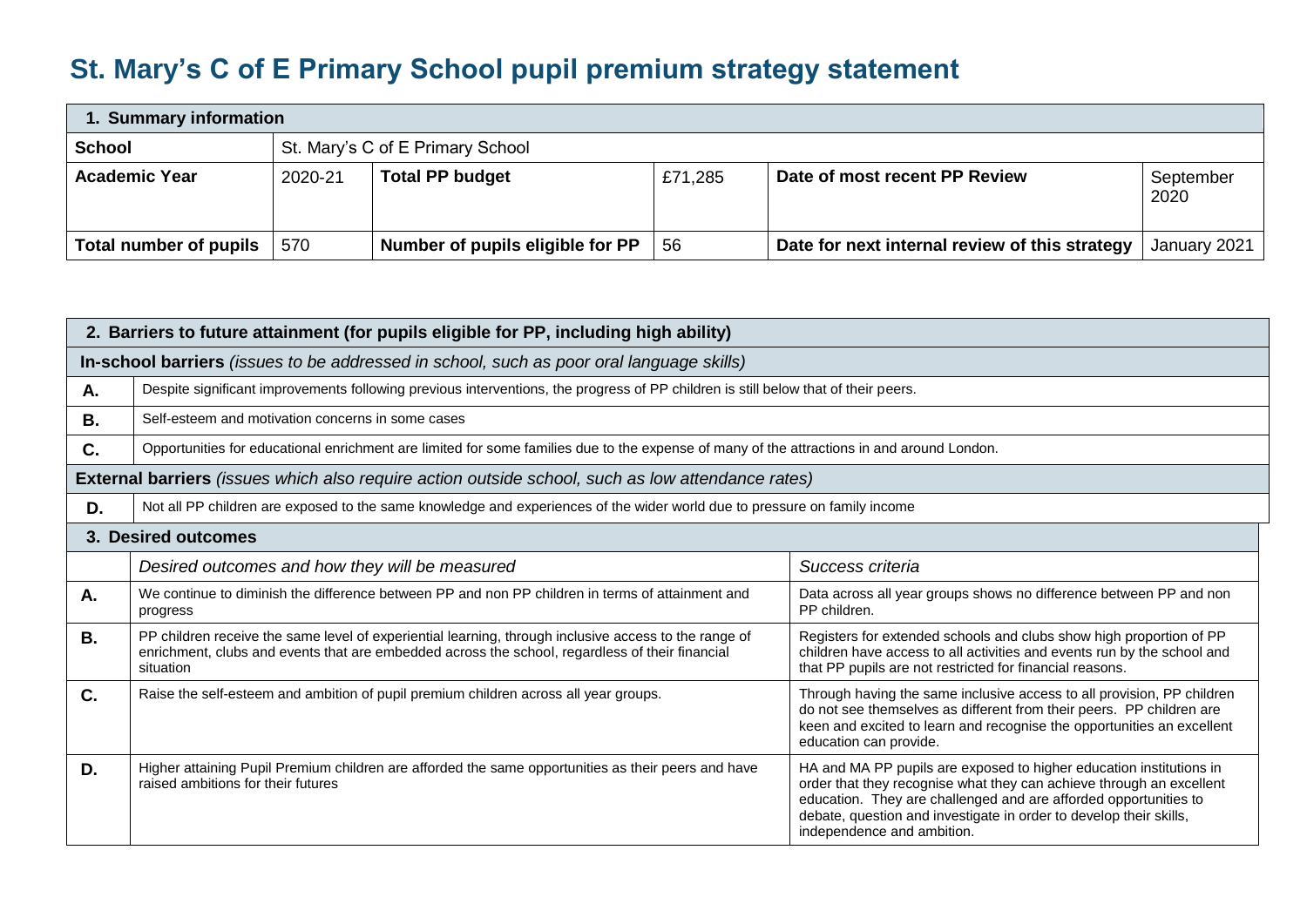## **4. Planned expenditure**

**Academic year 2020-21**

The three headings below enable schools to demonstrate how they are using the pupil premium to improve classroom pedagogy, provide targeted support and support whole school strategies.

## **i. Quality of teaching for all**

| <b>Desired outcome</b>                                                                                                               | <b>Chosen action /</b><br>approach                                                                                                                                                                                                                                                                                                                                                                                                                                                                                                                                                                                                                                                                                                                                                                 | What is the evidence and<br>rationale for this choice?                                                                                                                                                                                                                                                                                                                                                                                                                                                                                                                                                                                                                                                                                                                                                                                                                                                                                                                                                              | How will you ensure it is<br>implemented well?                                                                                                                                                                                                                                                                                                                                                                        | <b>Staff lead</b> | When will you review<br>implementation? |
|--------------------------------------------------------------------------------------------------------------------------------------|----------------------------------------------------------------------------------------------------------------------------------------------------------------------------------------------------------------------------------------------------------------------------------------------------------------------------------------------------------------------------------------------------------------------------------------------------------------------------------------------------------------------------------------------------------------------------------------------------------------------------------------------------------------------------------------------------------------------------------------------------------------------------------------------------|---------------------------------------------------------------------------------------------------------------------------------------------------------------------------------------------------------------------------------------------------------------------------------------------------------------------------------------------------------------------------------------------------------------------------------------------------------------------------------------------------------------------------------------------------------------------------------------------------------------------------------------------------------------------------------------------------------------------------------------------------------------------------------------------------------------------------------------------------------------------------------------------------------------------------------------------------------------------------------------------------------------------|-----------------------------------------------------------------------------------------------------------------------------------------------------------------------------------------------------------------------------------------------------------------------------------------------------------------------------------------------------------------------------------------------------------------------|-------------------|-----------------------------------------|
| All pupils achieve at ARE<br>or above to diminish the<br>differences in attainment<br>and progress between<br>PP and non PP children | Streaming for all year<br>groups<br>Additional stream<br>classes in five year<br>groups. Provision<br>mapping to identify the<br>needs of the pupils.<br>Implementation of PP<br>Intervention groups for<br>PP children identified<br>as below ARE -<br>including Maths<br>focused (TT Rockstars)<br>targeted interventions,<br>Reading and grammar<br>focus (Fresh Start)<br>interventions and a<br>funded offering of<br>Saturday +, phonics<br>school and Saturday<br>achievement schools.<br>Boosters led by subject<br>leaders and Senior<br>Leaders will be offered<br>to help raise<br>attainment, across the<br>years, with review and<br>adaptation to suit the<br>needs of the pupils.<br>(Reading, Writing and<br>Maths).<br>February school,<br>Easter school and<br>Summer school for | Streaming ensures children are<br>taught in smaller groups, with<br>accurately pitched work, enabling<br>pupils to be given focussed and<br>individual attention.<br>Streams are by qualified teachers<br>and in most cases, Senior<br>Leaders, using Quality First<br>Teaching.<br>Focused interventions, enable<br>children to close any gaps they<br>may have in their learning,<br>through regular practice and<br>smaller ratios of adult to child.<br>Quality First Teaching, using<br>morning and after school boosters<br>in Reading, Writing and Maths to<br>improve the quality of outcomes<br>for targeted pupils.<br>TAs work closely with teachers to<br>target PP pupils in small guided<br>groups during lessons.<br>TAs lead short targeted<br>interventions to rapidly close gaps<br>for PP in spelling, phonics and<br>arithmetic.<br>One TA to lead short handwriting<br>interventions for some of our PP<br>students in Y2, 3, 4 and 5 to teach<br>children correct grip and cursive<br>writing | Learning walks, formal teaching and<br>learning reviews, book looks,<br>planning reviews, data analysis.<br>The PP lead will focus specifically<br>on the data for PP children, which is<br>tracked throughout the year and<br>reported to Governors and<br>standards board (directors).<br>Termly review and adaptation of<br>provision by PP lead and Head<br>teacher following assessment and<br>analysis of data. | HT<br><b>SLT</b>  |                                         |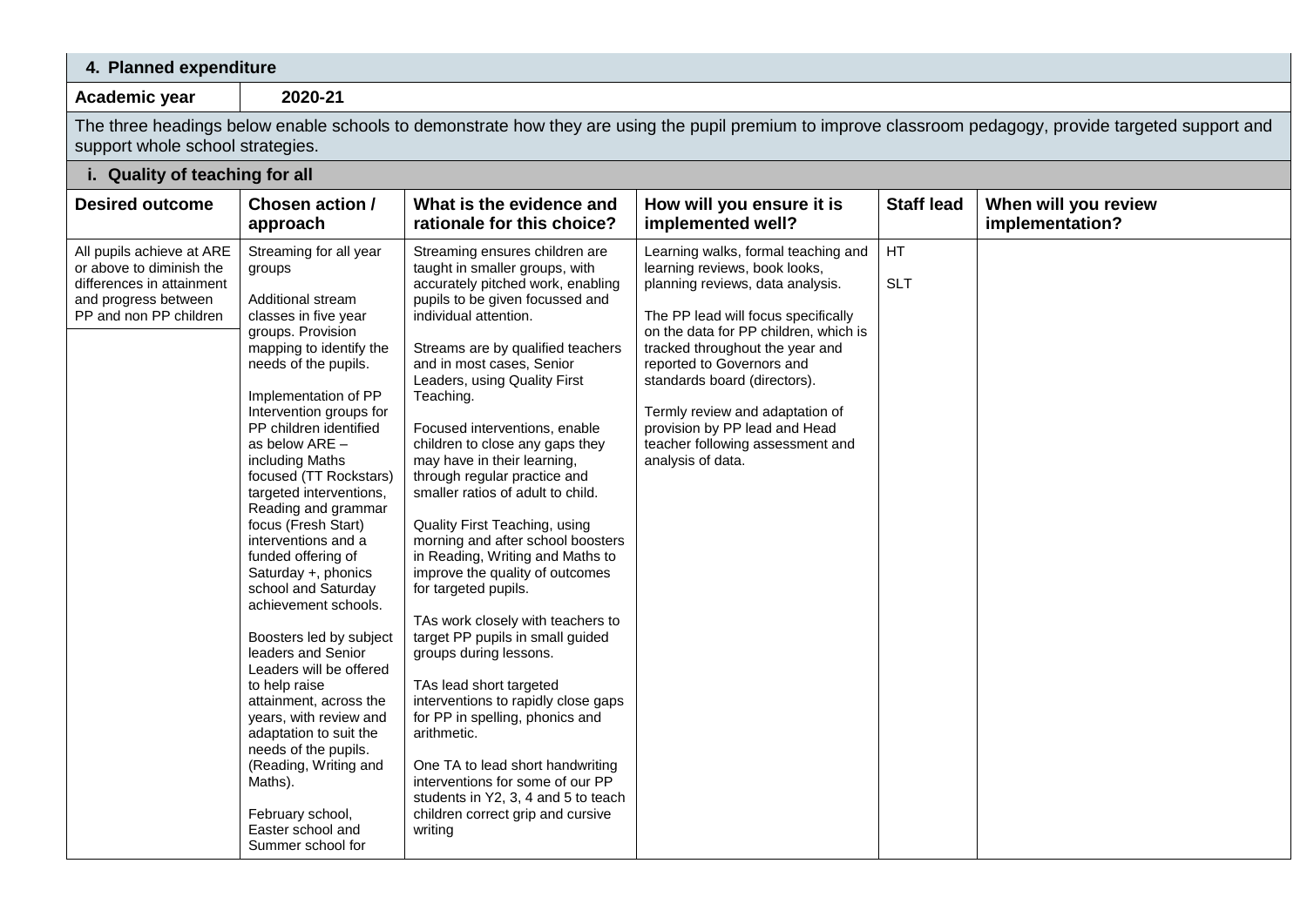|                                                                                                                                                                           | year 2, 3, 4, 5 and 6<br>children.<br>Phonics school for Y3.<br>2 and 1 pupils all year<br>round (SAT)<br>Daily interventions led<br>by TAs specifically<br>targeting PP students<br>to close gaps                                                                                                                                                                                                                                                                                                                                                                                                                                                       |                                                                                                                                                                                                                                                                                                                                                                                                                                                                                                                                                                                                                                                                                                                                                                                                                                                                         |                                                                                                                                                                                                                                                                                                                                                                                                                                                                                                                                                                                                                  |                                            |  |
|---------------------------------------------------------------------------------------------------------------------------------------------------------------------------|----------------------------------------------------------------------------------------------------------------------------------------------------------------------------------------------------------------------------------------------------------------------------------------------------------------------------------------------------------------------------------------------------------------------------------------------------------------------------------------------------------------------------------------------------------------------------------------------------------------------------------------------------------|-------------------------------------------------------------------------------------------------------------------------------------------------------------------------------------------------------------------------------------------------------------------------------------------------------------------------------------------------------------------------------------------------------------------------------------------------------------------------------------------------------------------------------------------------------------------------------------------------------------------------------------------------------------------------------------------------------------------------------------------------------------------------------------------------------------------------------------------------------------------------|------------------------------------------------------------------------------------------------------------------------------------------------------------------------------------------------------------------------------------------------------------------------------------------------------------------------------------------------------------------------------------------------------------------------------------------------------------------------------------------------------------------------------------------------------------------------------------------------------------------|--------------------------------------------|--|
| Develop the quality of<br>teaching by offering<br>outstanding professional<br>development and CPD<br>opportunities for every<br>teacher and leader at St.<br>Mary's CofE. | Start a highly<br>successful NQT<br>programme for NQTs in<br>the Trust, training them<br>to be good to<br>outstanding practioners<br>by the end of the year.<br>Enrol our second and<br>third year teachers to<br>the 'good to<br>outstanding'<br>programme, aiming for<br>them to be solidly<br>outstanding by the end<br>of the year.<br>Develop Specialist<br>Leaders in Education<br>who lead teams and<br>improve practice in own<br>school as well as in<br>other schools.<br>Enrol leaders of the<br>future for our bespoke<br>Assistant Head<br>Teacher programme,<br>developing aspiring<br>leaders to become<br>Headteachers in the<br>future. | Good to outstanding teaching is<br>the greatest lever schools have to<br>improve outcomes of<br>disadvantaged children<br>Retaining outstanding practioners<br>through professional development<br>ensures disadvantaged pupils<br>have the best quality of teaching<br>on offer.<br>Recruiting ambitious and aspiring<br>leaders for the future by offering a<br>bespoke training programme<br>ensures quality provision<br>continues into the future.<br>Using consistently outstanding<br>leaders and teachers to specialise<br>in an area, allows us to plan a<br>rigorous and effective CPD<br>programme.<br>With the recruitment of SLEs and<br>LLEs we collaborate with other<br>schools to develop our teaching<br>and learning in house.<br>The AHT on the accelerated<br>leadership programme will lead<br>the PP strategy in school together<br>with the HT. | Advertise the programmes<br>individual and invite relevant<br>candidates.<br>Inform leaders about the training<br>they will offer candidates at different<br>times of the year.<br>Carefully track the impact the<br>training has had on staff by looking<br>at books, conducting learning walks<br>and scrutinising data.<br>Use skills and knowledge learnt in<br>sessions to support and teach our<br>most disadvantaged students.<br>Select promising teachers and<br>leaders in school and offer to enrol<br>them on one of our programmes<br>with the aim to retain and promote<br>our best practitioners. | <b>HT</b><br><b>SLT</b><br><b>Teachers</b> |  |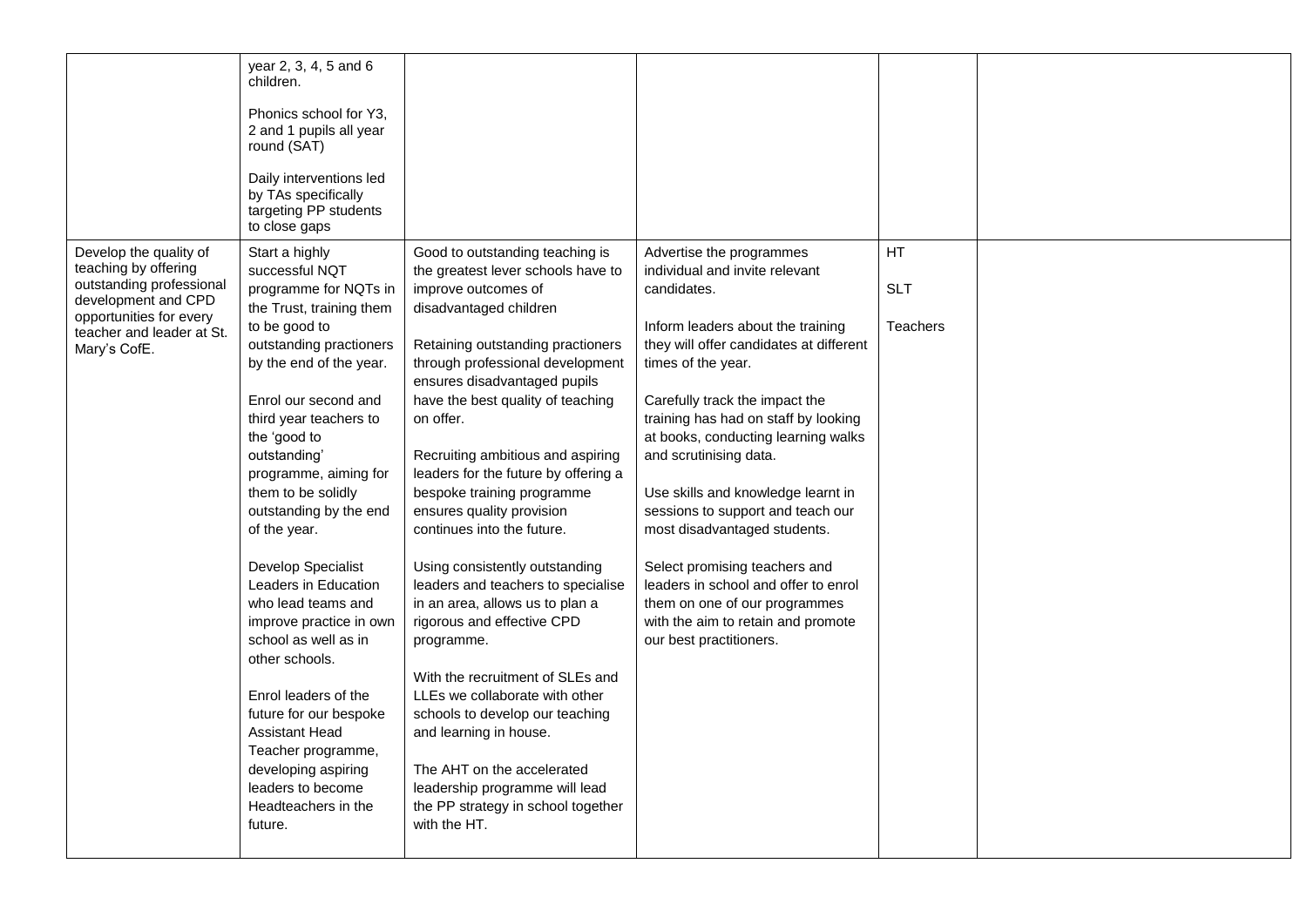|                                                                                                              |  | Total budgeted cost $\vert$ N/A |  |
|--------------------------------------------------------------------------------------------------------------|--|---------------------------------|--|
| Recruit LLE who can<br>support strategic<br>development in our<br>own school as well as<br>in other schools. |  |                                 |  |

| ii. Targeted support                                                                                                                                                                                                                |                                                                                                                                                                                                                                                                                                                                |                                                                                                                                                                                                                                                                                                                                                                                                                                                            |                                                                                                                                                                                                                                                                                                                                                                                                                                                                                |                                            |                                         |
|-------------------------------------------------------------------------------------------------------------------------------------------------------------------------------------------------------------------------------------|--------------------------------------------------------------------------------------------------------------------------------------------------------------------------------------------------------------------------------------------------------------------------------------------------------------------------------|------------------------------------------------------------------------------------------------------------------------------------------------------------------------------------------------------------------------------------------------------------------------------------------------------------------------------------------------------------------------------------------------------------------------------------------------------------|--------------------------------------------------------------------------------------------------------------------------------------------------------------------------------------------------------------------------------------------------------------------------------------------------------------------------------------------------------------------------------------------------------------------------------------------------------------------------------|--------------------------------------------|-----------------------------------------|
| <b>Desired outcome</b>                                                                                                                                                                                                              | <b>Chosen</b><br>action/approach                                                                                                                                                                                                                                                                                               | What is the evidence and<br>rationale for this choice?                                                                                                                                                                                                                                                                                                                                                                                                     | How will you ensure it is<br>implemented well?                                                                                                                                                                                                                                                                                                                                                                                                                                 | <b>Staff lead</b>                          | When will you review<br>implementation? |
| PP children receive the<br>same level of<br>experiential learning,<br>through inclusive access<br>to the range of<br>enrichment, clubs and<br>events that are<br>embedded across the<br>school, regardless of<br>financial reasons. | Use PP funding,<br>where applicable, to<br>enable children to<br>access the extra<br>curriculum events and<br>extended school<br>services we provide,<br>including:<br><b>Breakfast and after</b><br>school club, Football,<br>Athletics, Martial Arts,<br>Chess, coding,<br>Robotics club<br>Science and Art<br>festival, BHM | Evidence shows exposure to<br>sporting, artistic and musical<br>activities raises attainment.<br>Providing exposure to sporting,<br>musical and artistic events that they<br>might not otherwise get to<br>experience will ensure inclusivity<br>and shared experience, which will<br>lead to a greater depth of<br>knowledge, vocabulary and relation<br>to the topics and experiences that<br>are vital to child development.                            | Extended schools lead and PP co-<br>ordinator to arrange for PP children<br>to be provided and where<br>necessary, funded to take part in<br>the same access of a range of<br>enrichment, clubs and events.<br>PP lead to monitor registers with<br>regards to attendance of PP pupils.<br>Have conversations to encourage<br>parents of PP children who are not<br>accessing this provision.<br>Ensure that PP children do not miss<br>out on trips due to financial reasons. | <b>SLT</b><br>PP Lead                      |                                         |
| Higher and middle<br>attaining Pupil Premium<br>children are afforded the<br>same opportunities as<br>their peers and have<br>raised ambitions for their<br>futures through STEM<br>based technologies                              | Invest in STEM and<br>technology within the<br>school to offer rich<br>learning.<br><b>Enter STEM</b><br>competitions to<br>challenge pupils to<br>aspire to a career in<br>science.<br>Use our VR sets to<br>make learning<br>exciting and engaging<br>by linking virtual<br>realities to topic.                              | New technologies engage and<br>inspire our young pupils to seek an<br>education in technology or science.<br>Working with 3D printers, Virtual<br>reality and robotics, pupils will have<br>the knowledge and confidence to<br>develop an interest in science and<br>technology.<br>New technologies are highly<br>engaging and pupils are motivated<br>to do well academically in order to<br>progress in secondary school, sixth<br>form and university. | Build VR opportunities in lessons<br>throughout our curriculum offer<br>$(EYFS-Y6)$<br>Buy a 3D printer and train teachers<br>how to use Tinkercad and 3D<br>printing technology.<br>Establish links with secondary<br>schools and universities to teach<br>children robotics and programming<br>skills.<br>Extend our annual contract with<br>Empiri Box for Y3 and Y5 pupils                                                                                                 | HT<br>Science<br>Lead<br>Computing<br>Lead |                                         |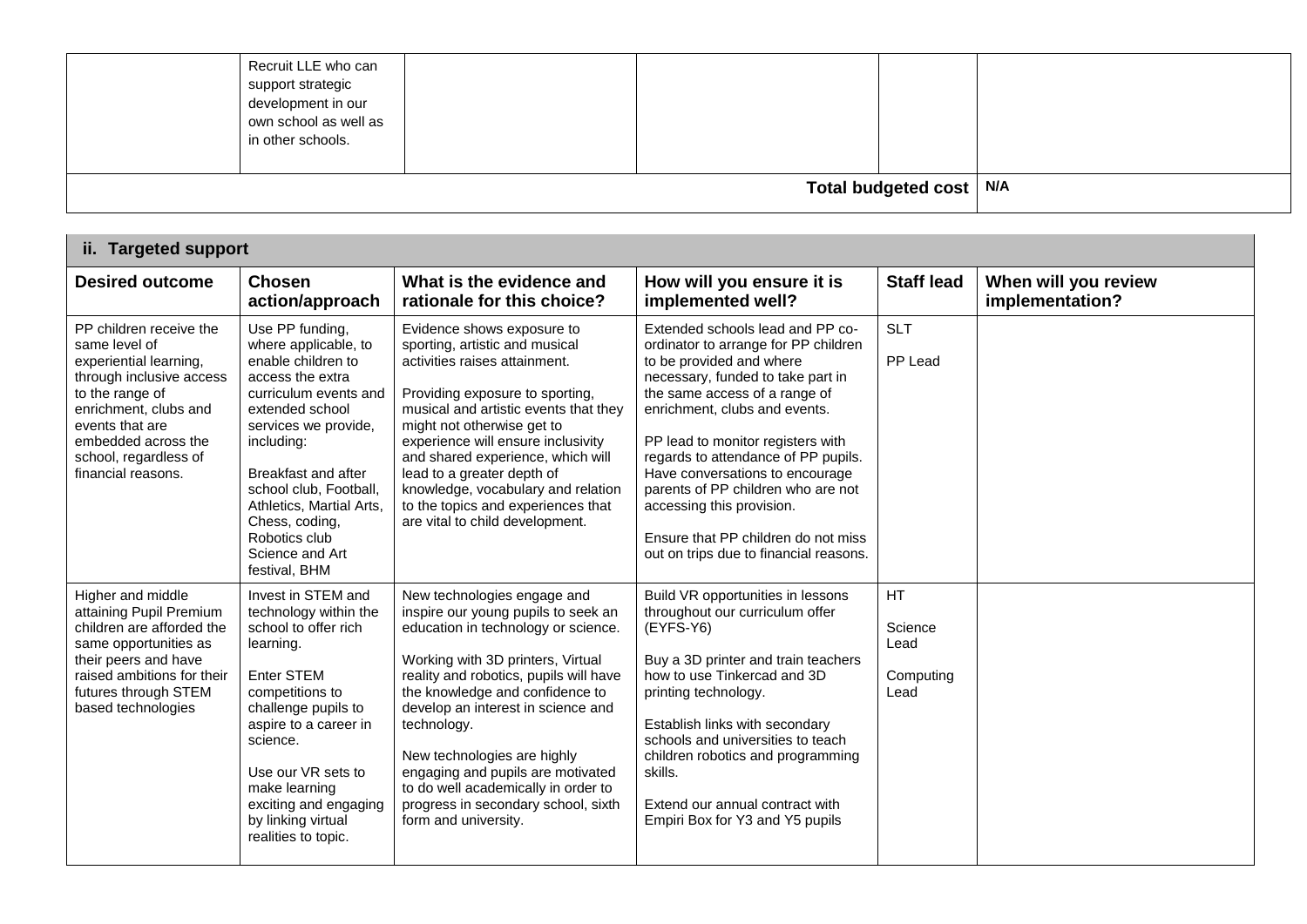|                                                                                                                                                                                          | Arrange robotics<br>workshops in school<br>for children to learn<br>how to build and<br>programme robots<br>Use Tinkercad to<br>design objects on our<br>new 3D printer<br>Offer Empiri Box<br>science learning for<br>Y3 and Y5 students<br>for the academic<br>year.<br>Children complete<br>home learning tasks<br>using websites such<br>as education city, my<br>maths, Tinkercad and<br>TT rock stars<br>Enrol with the<br>robotics programme<br>at Imperial College<br>and allow our female<br>PP children to<br>engage with science<br>and technology<br>To train our science<br>leader to lead school<br>STEM based projects<br>To invite STEM<br>ambassadors into the<br>school to share how<br>to become successful<br>in the field of science | Offering PP girls in upper KS2 the<br>opportunity to work with successful<br>female engineers of the future from<br>Imperial College to build robots.<br>By training an STEM lead within our<br>own school, we will be offer<br>integrated STEM based learning for<br>all groups each term:<br>stem.org.uk<br>Approach successful engineers<br>through Emipiri box science and<br>stem.org to deliver inspiring<br>sessions for children about a career<br>in science and technology | Extend our annual contract with<br>Education City, My Maths, TT Rock<br>stars and Tinkercad<br>Our STEM coordinator will lead the<br>sessions at school, familiarise<br>herself with the resources and<br>support the group. Project outcomes<br>will be shared with the community<br>as well as with Imperial College<br>London. |                                          |  |
|------------------------------------------------------------------------------------------------------------------------------------------------------------------------------------------|-----------------------------------------------------------------------------------------------------------------------------------------------------------------------------------------------------------------------------------------------------------------------------------------------------------------------------------------------------------------------------------------------------------------------------------------------------------------------------------------------------------------------------------------------------------------------------------------------------------------------------------------------------------------------------------------------------------------------------------------------------------|--------------------------------------------------------------------------------------------------------------------------------------------------------------------------------------------------------------------------------------------------------------------------------------------------------------------------------------------------------------------------------------------------------------------------------------------------------------------------------------|-----------------------------------------------------------------------------------------------------------------------------------------------------------------------------------------------------------------------------------------------------------------------------------------------------------------------------------|------------------------------------------|--|
| <b>COVID permitting</b><br>To participate in a<br>number of extra trips<br>linked to topics in each<br>year group so that<br>children have detailed<br>knowledge<br>of the subject area. | To provide new<br>experiences<br>and opportunities for<br><b>PP</b><br>children linked closely<br>to the curriculum<br>within each year<br>group.                                                                                                                                                                                                                                                                                                                                                                                                                                                                                                                                                                                                         | Enriching opportunities where<br>children get to experience a broad<br>range of activities related to the<br>topic they are studying is a valuable<br>resource and learning avenue. This<br>will encourage engagement and<br>enthusiasm within school.                                                                                                                                                                                                                               | Inform parents and carers about the<br>trips well ahead of the time.<br>Offer each of the trips for free,<br>including travel, so the day out is<br>accessible for all our PP students.<br>PP co-ordinator to monitor registers<br>with regards to attendance of PP                                                               | <b>SLT</b><br><b>Teachers</b><br>PP Lead |  |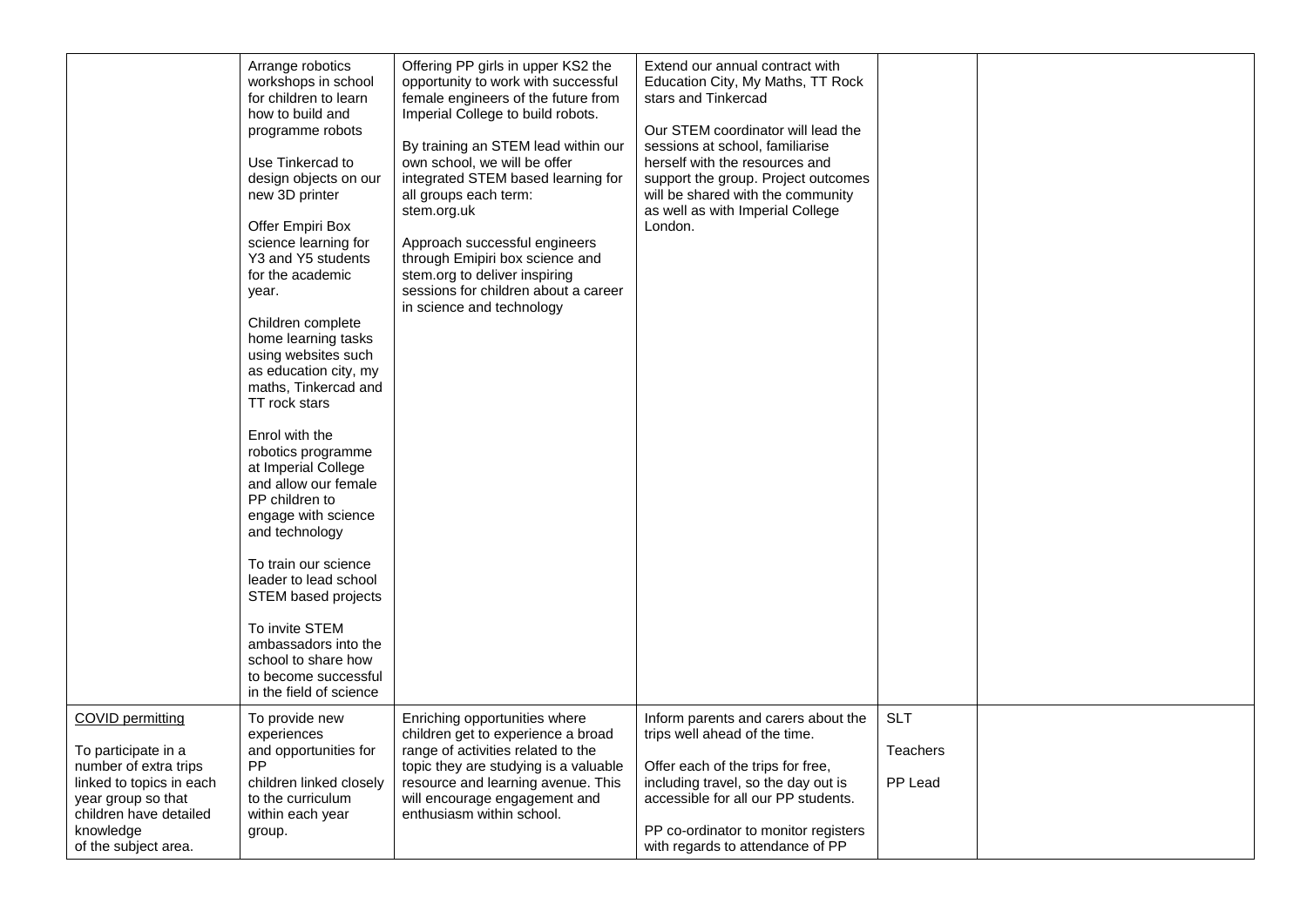|                                                                                                                         | Proposed trips<br>relating to topics,<br>(funding PP children):<br>Day trip<br><b>Greek Restaurant</b><br>trip,<br>Seaside trip, Madame<br>Tussaud's trip,<br>Invitation of History<br>company to do<br>themed day on<br>Egyptians, Romans,<br>Vikings and Saxons.<br>Year 4 children will<br>visit the alpacas to<br>coincide with their<br>unit of learning.                                                                                             | Children have prior and ongoing<br>knowledge of the topics covered in<br>class having attended additional<br>Trips/opportunities.<br>Increased opportunities to extend<br>depth of knowledge and vocabulary.<br>Experience of travel and broadening<br>of horizons, enabling children to<br>experience another EU country and<br>culture will further enrich children's<br>learning opportunities - including<br>opportunities to speak French<br>Offering a broad and rich curriculum<br>will improve attainment and<br>attendance levels.<br>Offer PP the chance to walk, feed<br>and stroke alpacas will give them<br>the experience they need to<br>remember and use key knowledge<br>around the alpaca topic (SSO<br>support)   | pupils on the identified trips for each<br>year group.<br>Teacher feedback shows increased<br>level of engagement in lessons.<br>Outcomes of pupils' work reflects<br>the<br>additional opportunities they have<br>been given.                                                                                                                                                                                                                                                                                                                                                                                                          |                                                  |  |
|-------------------------------------------------------------------------------------------------------------------------|------------------------------------------------------------------------------------------------------------------------------------------------------------------------------------------------------------------------------------------------------------------------------------------------------------------------------------------------------------------------------------------------------------------------------------------------------------|--------------------------------------------------------------------------------------------------------------------------------------------------------------------------------------------------------------------------------------------------------------------------------------------------------------------------------------------------------------------------------------------------------------------------------------------------------------------------------------------------------------------------------------------------------------------------------------------------------------------------------------------------------------------------------------------------------------------------------------|-----------------------------------------------------------------------------------------------------------------------------------------------------------------------------------------------------------------------------------------------------------------------------------------------------------------------------------------------------------------------------------------------------------------------------------------------------------------------------------------------------------------------------------------------------------------------------------------------------------------------------------------|--------------------------------------------------|--|
| Raise the attainment<br>level of Pupil Premium<br>children in Year's 4, 5<br>and 6 through our book<br>based curriculum | Consolidate our book<br>based curriculum by<br>topping up literacy<br>books for every child<br>in the school (each<br>half term)<br>To boost the reading<br>corners and library by<br>buying quality books<br>for all year groups.<br>Introduce the<br>benchmarking<br>scheme to assess<br>pupils' reading and<br>comprehension skills<br>Make each reading<br>corner highly<br>engaging to<br>encourage children to<br>take out books to<br>read at home. | Exposing pupils to high quality text<br>and rich vocabulary rapidly<br>improves reading and<br>comprehension skills.<br>Giving every child a literacy book to<br>read at home ensures each child<br>can pre-read the text to be better<br>prepared for challenges within the<br>lesson.<br>Where children are familiar with a<br>text and vocabulary, they are<br>confident to use authors' style and<br>language in their own writing<br>Pupils are engaged, prepared and<br>knowledgeable about subject they<br>study- it offers them a context and<br>narrative for their new knowledge in<br>afternoon lessons<br>Making quality books available to all<br>children guarantees that children<br>read at home and further develop | Review the Literacy and reading<br>programme 2019-20 and replace<br>units of learning which were less<br>effective.<br>Retrieve the books that were lent<br>out and purchase new books where<br>necessary.<br>Order quality books for all year<br>groups and distribute equally<br>between classes.<br>Buy reading corners materials<br>linked to the theme each class<br>studies in literacy and reading.<br>Ensure every teacher has a<br>benchmarking folder with all the<br>books for every level.<br>Analyse PP reading data and select<br>those children who need to read a<br>wide range of text to close the<br>attainment gap. | HT.<br>PP Lead<br><b>SLT</b><br>Literacy<br>Lead |  |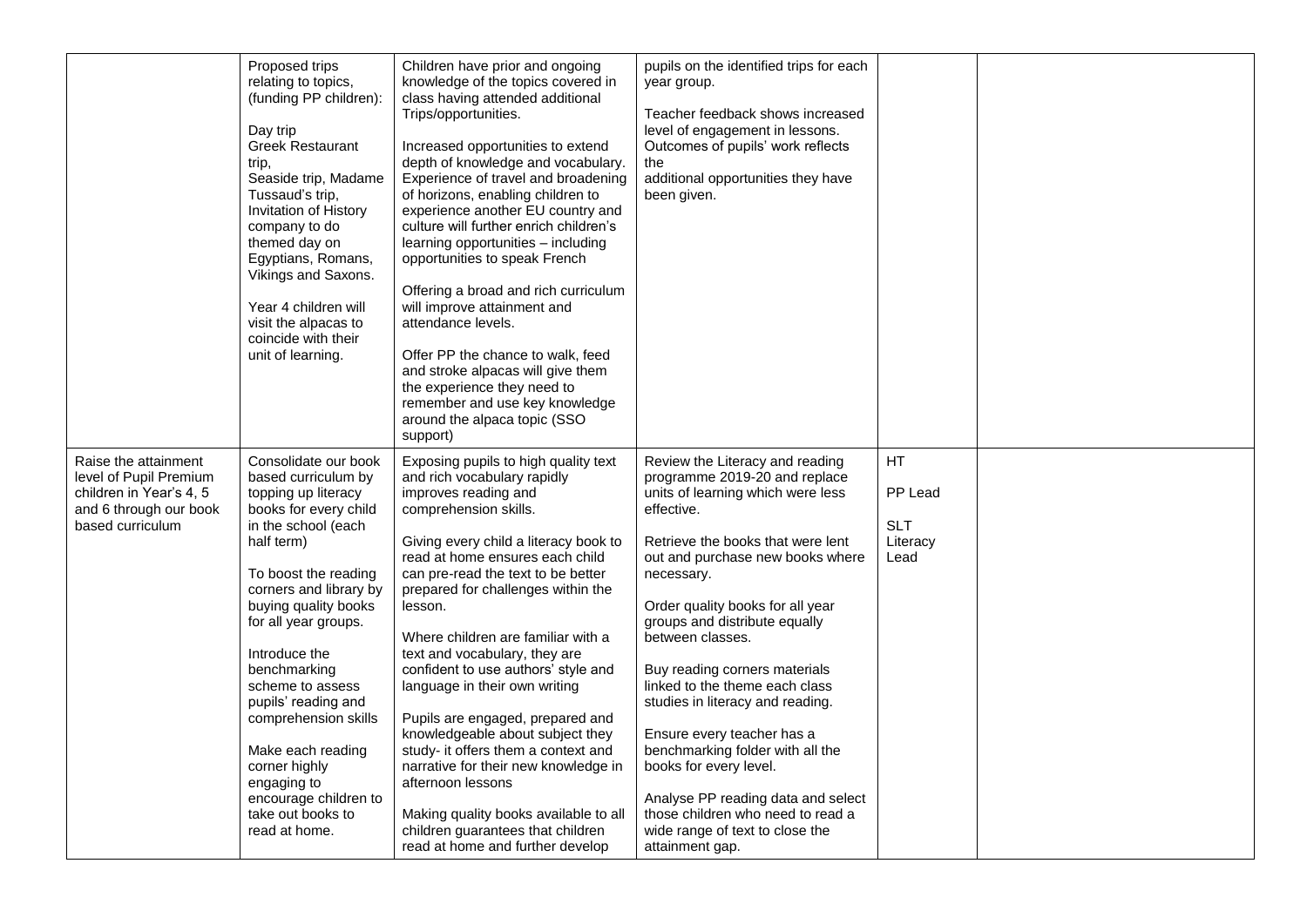|  | TAs to read before<br>and after school with<br>targeted PP students<br>to raise the profile of<br>reading and boost<br>reading for pleasure | their vocabulary and knowledge of<br>the world.<br>Listening to children read<br>encourages pupils to read aloud for<br>pleasure. Having rich conversations<br>about text improves comprehension<br>and engagement |                            |                                                                                                                                                                                                                                                                                                                                                                                                                                                                                                                                         |
|--|---------------------------------------------------------------------------------------------------------------------------------------------|--------------------------------------------------------------------------------------------------------------------------------------------------------------------------------------------------------------------|----------------------------|-----------------------------------------------------------------------------------------------------------------------------------------------------------------------------------------------------------------------------------------------------------------------------------------------------------------------------------------------------------------------------------------------------------------------------------------------------------------------------------------------------------------------------------------|
|  |                                                                                                                                             |                                                                                                                                                                                                                    |                            |                                                                                                                                                                                                                                                                                                                                                                                                                                                                                                                                         |
|  |                                                                                                                                             |                                                                                                                                                                                                                    | <b>Total budgeted cost</b> | <b>Additional Teachers</b><br>£54,550<br>£42,226<br>£54808<br>£49590<br>£27155<br>Accelerated Leader - 2 terms - £44,723<br>5 days of Feb 1/2 term<br>Teachers £8,400<br><b>SSO £708.40</b><br>Snacks £1050<br><b>Easter School 8 days</b><br>Teachers £13,440<br>SSO: £1162.56<br>Snacks £1680<br>Phonics school 10 weeks<br>teachers £7,280<br>1 TA: £1212.40<br>snacks: $£1750$<br>resources: £736.40<br>Saturday school 30 weeks<br>teachers @ £21,840<br>1 TA £2,600<br>SSO: £3,112.50<br>Resources £1580<br><b>Snacks: £4,875</b> |
|  |                                                                                                                                             |                                                                                                                                                                                                                    |                            | £5600 coaching NLE & NQT additional<br>support                                                                                                                                                                                                                                                                                                                                                                                                                                                                                          |
|  |                                                                                                                                             |                                                                                                                                                                                                                    |                            | Total: £350079.26                                                                                                                                                                                                                                                                                                                                                                                                                                                                                                                       |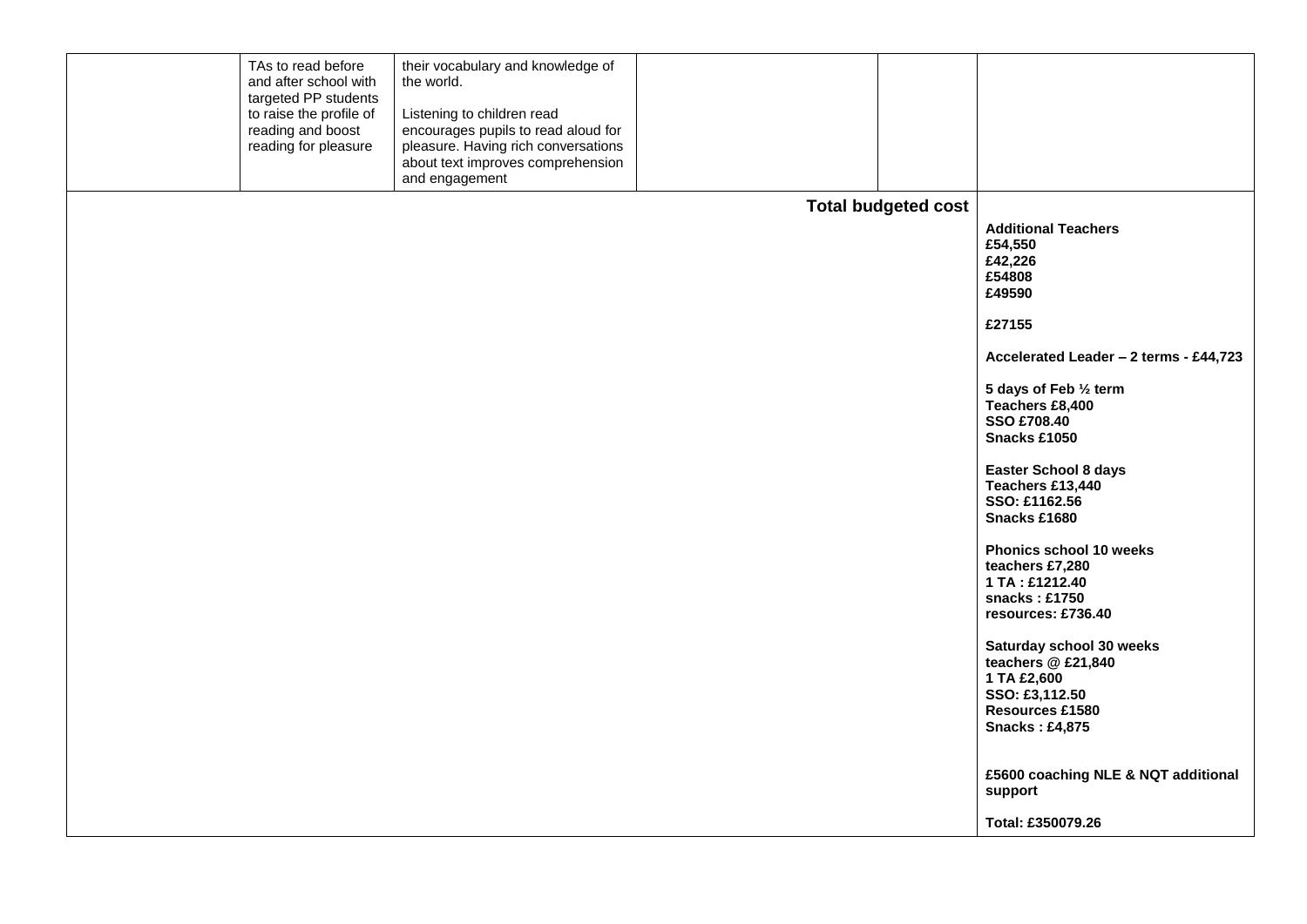| iii. Other approaches                                                                                 |                                                                                                                                                                                                                                                                                                                                                                                                                                                                                                     |                                                                                                                                                                                                                                                                                                                                                                                                                                                                                                                                                                                                           |                                                                                                                                                                                                                                                                                                                                                                                                                                                                                                                                                                                        |                                          |                                         |
|-------------------------------------------------------------------------------------------------------|-----------------------------------------------------------------------------------------------------------------------------------------------------------------------------------------------------------------------------------------------------------------------------------------------------------------------------------------------------------------------------------------------------------------------------------------------------------------------------------------------------|-----------------------------------------------------------------------------------------------------------------------------------------------------------------------------------------------------------------------------------------------------------------------------------------------------------------------------------------------------------------------------------------------------------------------------------------------------------------------------------------------------------------------------------------------------------------------------------------------------------|----------------------------------------------------------------------------------------------------------------------------------------------------------------------------------------------------------------------------------------------------------------------------------------------------------------------------------------------------------------------------------------------------------------------------------------------------------------------------------------------------------------------------------------------------------------------------------------|------------------------------------------|-----------------------------------------|
| <b>Desired outcome</b>                                                                                | <b>Chosen</b><br>action/approach                                                                                                                                                                                                                                                                                                                                                                                                                                                                    | What is the evidence<br>and rationale for this<br>choice?                                                                                                                                                                                                                                                                                                                                                                                                                                                                                                                                                 | How will you ensure it is<br>implemented well?                                                                                                                                                                                                                                                                                                                                                                                                                                                                                                                                         | <b>Staff lead</b>                        | When will you review<br>implementation? |
| Ensure that PP children<br>access a healthy and<br>varied diet and are not<br>coming to school hungry | Funded access to<br><b>Breakfast and Afterschool</b><br>club – before and after<br>school clubs which would<br>include breakfast and/or<br>tea.                                                                                                                                                                                                                                                                                                                                                     | Children require healthy and<br>nutritious food to thrive:<br>physically, mentally,<br>emotionally and academically.<br>Access to food is basic human<br>right.<br>Providing care will support<br>low-income families in being<br>able to access employment<br>which is beneficial for families<br>and children.<br>Provide opportunities to<br>develop social skills around<br>eating - table manners,<br>conversation etc. outside of<br>the home environment.                                                                                                                                          | Extended schools lead and PP co-<br>ordinator to monitor registers with<br>regards to attendance of PP pupils.<br>Lead conversations with parents of<br>PP children who are not accessing<br>this provision and offer where<br>applicable.                                                                                                                                                                                                                                                                                                                                             | <b>SLT</b><br><b>ESS Lead</b><br>PP Lead |                                         |
| Promote safe and<br>environmentally friendly<br>travel to and from school                             | Train children in all year<br>groups about travelling<br>safely to school and teach<br>how to mitigate risks:<br>crossing the road, using<br>road crossings and walking<br>on pavements.<br>Promote walking,<br>scootering or cycling to<br>school.<br>Ensure a SLT member<br>guards the front gate of the<br>school at the beginning of<br>the day and the end of the<br>day.<br>Teach children cycling<br>proficiency in the summer<br>term with a focus on PP<br>(hire bikes where<br>necessary) | Evidence shows that some<br>groups of children do not pay<br>enough care to traffic as they<br>are not aware of the dangers<br>Training children how to<br>negotiate traffic ensures to<br>arrive safely at school and at<br>home.<br>Travelling to school by foot,<br>scooter or bike increases<br>health<br>Educating children about safe<br>driving, parking and idling will<br>encourage parents to drive<br>safer around school streets<br>Safer streets will help our PP<br>children to travel to school<br>safely. Many of our pupils<br>travel independently and<br>setting up safer streets will | Allocate a staff member to stop<br>parents from parking in the church<br>parking area and at the front of the<br>school.<br>Planned PSHE lessons teach<br>children about road safety.<br>Contact the LA to organise cycling<br>session for Upper KS2 children in<br>the summer term.<br>Use newsletters and other forms of<br>communication to educate parents<br>about driving safely to school.<br>SLT lead assemblies based around<br>road safety and healthy living.<br>Contact the LA to inform them of our<br>interest in the scheme and our<br>desire to achieve safer streets. |                                          |                                         |